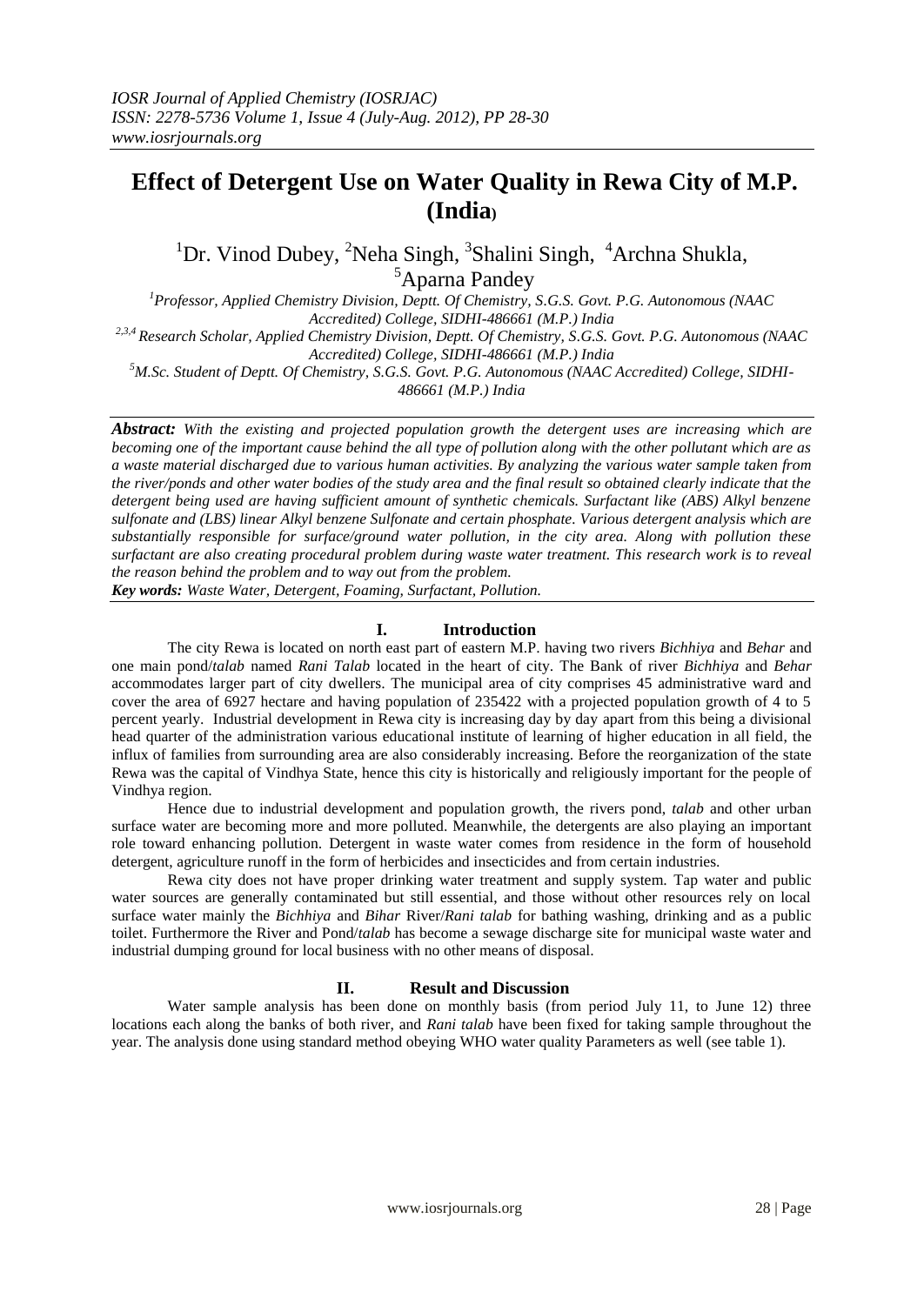| Table 1: Showing average value of all parameter of water analysis report of Rewa City |                       |       |                     |       |       |            |       |       |       |
|---------------------------------------------------------------------------------------|-----------------------|-------|---------------------|-------|-------|------------|-------|-------|-------|
|                                                                                       | <b>Bichhiya River</b> |       | <b>Beehar River</b> |       |       | Rani talab |       |       |       |
| <b>Site</b>                                                                           | $S-1$                 | $S-2$ | $S-3$               | $S-4$ | $S-5$ | $S-6$      | $S-7$ | $S-8$ | $S-9$ |
| DO(mg/L)                                                                              | 4.82                  | 3.74  | 10.22               | 2.52  | 1.85  | 7.96       | 6.19  | 7.65  | 9.11  |
| TDS $(g/L)$                                                                           | 0.22                  | 0.36  | 0.39                | 0.23  | 0.26  | 0.16       | 0.36  | 0.29  | 0.38  |
| <b>PH</b>                                                                             | 6.2                   | 6.5   | 7.1                 | 7.3   | 6.3   | 6.2        | 6.8   | 6.9   | 7.8   |
| <b>Turbidity NTU</b>                                                                  | 200                   | >100  | <b>200</b>          | >100  | >100  | >100       | 400   | 500   | 300   |
| NO <sub>3</sub> (mg/L)                                                                | 5.17                  | 6.00  | 3.39                | 1.89  | 2.42  | 10.00      | 12.92 | 25.00 | 30.00 |
| $PO4$ (mg/L)                                                                          | 0.50                  | 0.43  | 0.32                | 1.39  | 0.76  | 0.06       | 0.39  | 0.52  | 0.42  |
| $TSS$ (mg/L)                                                                          | 376                   | 538   | 185                 | 148   | 78.0  | 100.00     | 336   | 566   | 222   |
| $BOD$ (mg/L)                                                                          | 90                    | 50    | 69                  | 42    | 23    | 17         | 151   | 238   | 170   |
| $COD$ (mg/L)                                                                          | 190                   | 112   | 71.01               | 72.8  | 27.2  | 19.9       | 275   | 312   | 256   |

*Effect of Detergent use on Water Quality in Rewa City of M.P. (India*)

For the overall water pollution of the study area the main reason responsible are the problem of foaming and it is entirely arising from the use of synthetic detergent.

The another main problem behind the overall water pollution are the foaming in surface water as well as in waste water treatment plants (WWTP) and it is arising entirely due to frequently use of synthetic laundry detergent and as well as other synthetic detergent as a cleanser used by whole of the population. The microorganisms present in the waste water are also responsible for foaming (see table 2).

| <b>Parameter</b> | Influent           | <b>Effluent</b>    | <b>Removal</b> |  |  |  |  |  |
|------------------|--------------------|--------------------|----------------|--|--|--|--|--|
| <b>BOD</b>       | $278$ mg/L         | $26 \text{ mg/L}$  | 90 %           |  |  |  |  |  |
| <b>COD</b>       | $1100$ mg/L        | $240$ mg/L         | 75 %           |  |  |  |  |  |
| <b>TSS</b>       | $210 \text{ mg/L}$ | $102 \text{ mg/L}$ | 52 %           |  |  |  |  |  |
| <b>TKN</b>       | $45 \text{ mg/L}$  | $25 \text{ mg/L}$  | 35 %           |  |  |  |  |  |
| $NH4 -N$         | 42-3 $mg/L$        | $21.9$ mg/L        | 45 %           |  |  |  |  |  |
|                  | $7.2 \text{ mg/L}$ | $3.2 \text{ mg/L}$ | 50 %           |  |  |  |  |  |

**Table 2 : Showing WWTP Performance** 

Analysis of detergents for total anionic surfactants was performed where estimated detection limit range from  $0.002$  mg/L to  $0.275$  mg/L anionic surfactant using a Hach<sup>(R)</sup> DR 2010 spectrophotometer. Following diagram illustrate the total anionic surfactant concentration in the detergent (Powder form) taken for the study.



The finding of the analysis clearly reveals that the main anionic surfactants are (ABS) Alkyl benzene sulfonate and Linear alkyl benzene sulfonate (LAS) and Phosphate concentrations responsible for foaming problem in WWTP and in surface water too.

The anionic surfactant like ABS is poorly degradable while LAS is degradable and the manufactures mostly uses the ABS because of its more cleaning ability and less expensive. But these surfactants are responsible for overall pollution. At preset due to harmful effect of ABS surfactant its uses has been banned by developed countries.

The flow rates of Rivers has also bee taken into account while reaching at certain result because of the concentration of various pollutant differs throughout the year.

Table 1 shows high value of D.O. 10.22 mg/L at the site S-3 followed by 9.11 and 7.96 at site S-9 and S-6 high value of T.D.S. 0.39 g/L at site S-3. PH ranges from 6.2 to 7.8. turbidity highest 500 at S-8, lowest 100 at S-2, S-4, S-5, S-6, Concentration of Nitrate (NO3) highest 30.00 mg/L at S-9 followed by 2500 mg/L at S-8 and minimum 1.89 mg/L at S-4, PO<sub>4</sub> high 0.76 gm/L at S-5 minimum 0.43 mg/L at S-2 the highest value of TSS 566 mg/L at S-8 minimum 100 mg/L 5.6. BOD higher 238 mg/L at S-8 followed by 170 at S-9, 151 at S-7, COD highest 312 at S-8 followed by 275, 256 at S-7 and S-9.

www.iosrjournals.org 29 | Page